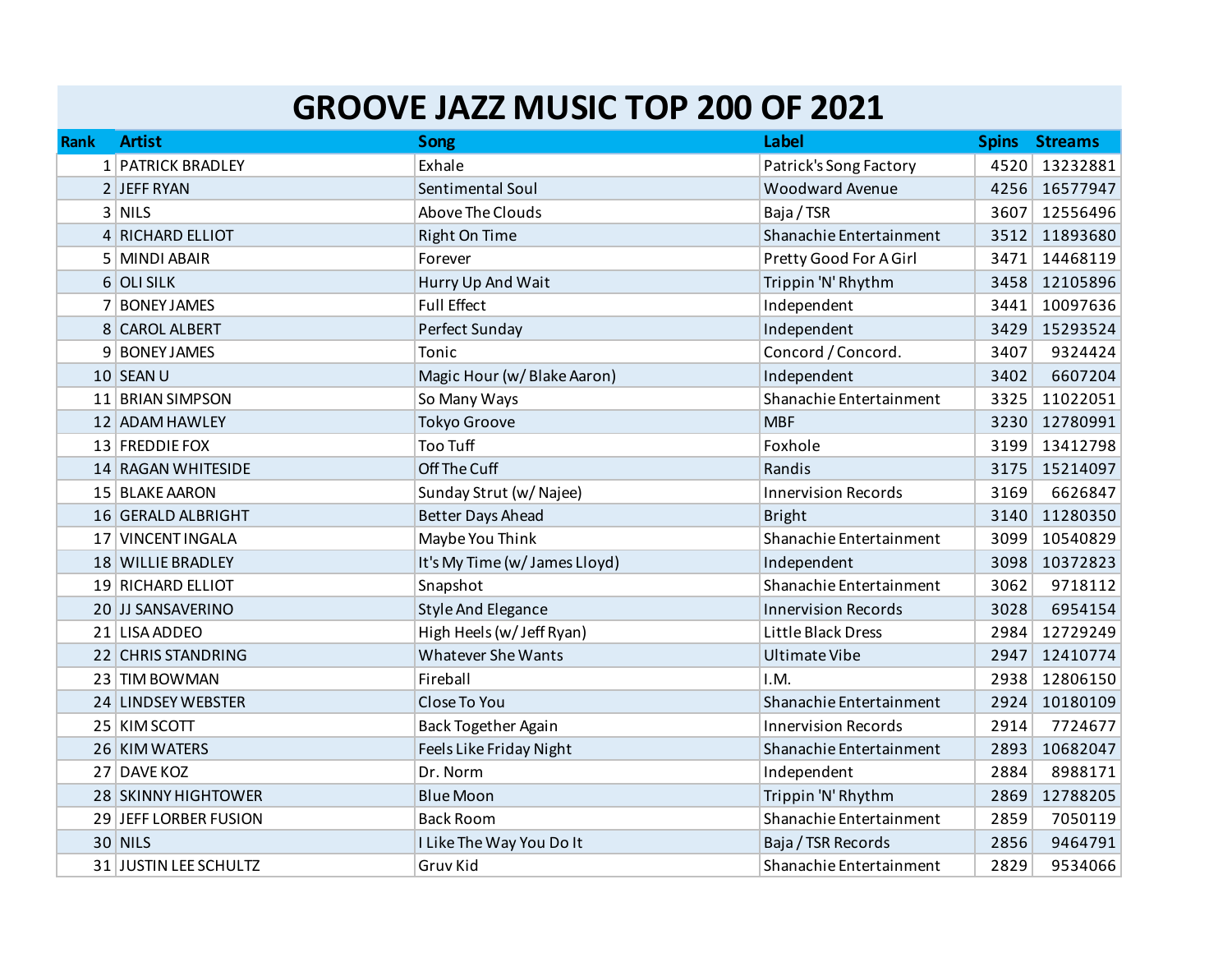| 32 GERALD ALBRIGHT              | Hope                                            | <b>Bright</b>              | 2817 | 9727810  |
|---------------------------------|-------------------------------------------------|----------------------------|------|----------|
| 33 JOYCE COOLING                | Living Out Loud                                 | Independent                | 2797 | 10606589 |
| 34 KAYLA WATERS                 | Open Portals                                    | Trippin 'N' Rhythm         | 2789 | 9751493  |
| 35 RILEY RICHARD                | Don't Wanna Let Go                              | R&R                        | 2783 | 10748097 |
| 36 DARREN RAHN                  | Midnight Sun                                    | Side 2                     | 2783 | 7487294  |
| 37 NORMAN BROWN                 | Just Groovin'                                   | Shanachie Entertainment    | 2754 | 9447596  |
| 38 NAJEE                        | Speak Love                                      | Shanachie Entertainment    | 2739 | 13315561 |
| 39 PAMELA WILLIAMS              | <b>Coast to Coast</b>                           | Independent                | 2666 | 13360162 |
| 40 CINDY BRADLEY                | Exhale                                          | Trippin 'N' Rhythm         | 2653 | 13060376 |
| 41 PHIL DENNY                   | Tough Get Goin' (w/ Ryan Montano)               | Independent                | 2634 | 6574019  |
| 42 VINCENT INGALA               | On The Move                                     | Shanachie Entertainment    | 2603 | 8306917  |
| 43 DEE LUCAS                    | Full Tilt (w/ Blake Aaron)                      | ODL                        | 2592 | 5296324  |
| 44 RANDY SCOTT                  | Affection                                       | Trippin 'N' Rhythm         | 2584 | 9606790  |
| 45 ANDY SNITZER                 | Non Stop                                        | Goose Song                 | 2571 | 7593616  |
| 46 PHILIPPE SAISSE              | The City That Never Sleeps (w/ Marcus Miller)   | <b>Bandar Log</b>          | 2525 | 9860662  |
| 47 GARRY PERCELL                | Don't Stop                                      | <b>Upward Bound</b>        | 2517 | 3449188  |
| 48 ADAM HAWLEY                  | Risin' Up                                       | <b>MBF</b>                 | 2481 | 8589168  |
| 49 BEN TANKARD                  | Just Like Music                                 | Ben-Jamin' Universal       | 2466 | 9515157  |
| 50 LIN ROUNTREE                 | Release                                         | Trippin 'N' Rhythm         | 2417 | 9030753  |
| 51 JUSTIN LEE SCHULTZ           | Just In (w/Gerald Albright & Pieces of a Dream) | Shanachie Entertainment    | 2408 | 12117917 |
| 52 BRIAN SIMPSON & STEVE OLIVER | The Road Never Ends                             | Shanachie Entertainment    | 2373 | 5142806  |
| 53 PAULA ATHERTON               | <b>Summer Song</b>                              | Independent                | 2361 | 9617932  |
| 54 WILL DONATO                  | The High Road                                   | <b>Innervision Records</b> | 2345 | 7461424  |
| 55 PAUL HARDCASTLE              | Welcome to the Beach                            | Trippin 'N' Rhythm         | 2325 | 10152927 |
| 56 ROBERTO RESTUCCIA            | Arrival                                         | Trippin 'N' Rhythm         | 2319 | 8514895  |
| 57 THOM ROTELLA                 | <b>Street Talk</b>                              | <b>Street Talk</b>         | 2303 | 11635184 |
| 58 CAROL ALBERT                 | For The Moment                                  | Independent                | 2302 | 2165087  |
| 59 BLAIR BRYANT                 | <b>B's Bounce</b>                               | <b>Innervision Records</b> | 2299 | 8385631  |
| 60 MINDI ABAIR                  | April                                           | Pretty Good For A Girl     | 2298 | 8401289  |
| 61 TOM BRAXTON                  | Hope For Tomorrow (w/Bob James)                 | <b>Innervision Records</b> | 2294 | 5702603  |
| 62 JAZMIN GHENT                 | Stride                                          | Independent                | 2284 | 10466829 |
| 63 STEVE COLE                   | Living Out Loud                                 | Independent                | 2277 | 8280774  |
| 64 NICK COLIONNE                | <b>Right Around The Corner</b>                  | Trippin 'N' Rhythm         | 2276 | 8696426  |
| 65 ERIC ESSIX                   | Late Night Drive                                | Essential / Lightyear      | 2270 | 8015398  |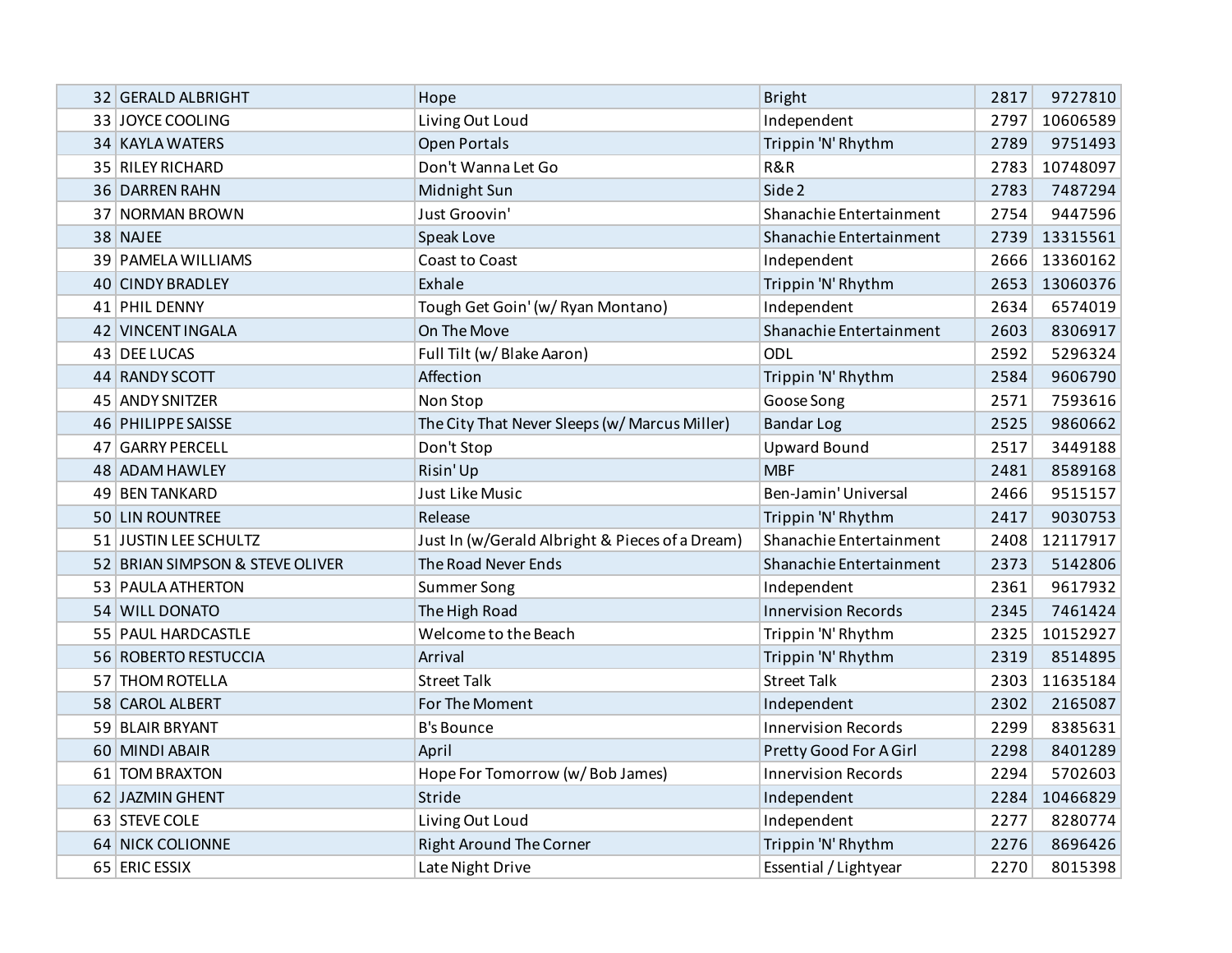| 66 PAUL BROWN           | Deep Into It (w/ Rick Braun)        | <b>Woodward Avenue</b>     | 2247 | 3987624  |
|-------------------------|-------------------------------------|----------------------------|------|----------|
| 67   MARION MEADOWS     | <b>Twice as Nice</b>                | Shanachie Entertainment    | 2228 | 8239694  |
| 68 BRIAN CULBERTSON     | Let's Go (w/ Eric Darius)           | <b>BCM</b>                 | 2207 | 5109448  |
| 69 NICK COLIONNE        | Chi-town                            | Trippin 'N' Rhythm         | 2199 | 9391689  |
| 70 BLAIR BRYANT         | Power UP!                           | <b>Innervision Records</b> | 2199 | 8176567  |
| 71 EUGE GROOVE          | Gatito                              | Shanachie Entertainment    | 2184 | 9022005  |
| 72 WAKANA               | Silk                                | Wakana Sax                 | 2175 | 3353198  |
| 73 DAVE KOZ             | Side By Side (w/David Sanborn)      | Just Koz                   | 2159 | 6686262  |
| 74 JULIAN VAUGHN        | Sway                                | Trippin 'N' Rhythm         | 2127 | 6575902  |
| 75 GREG MANNING         | Sunrise Boulevard                   | <b>GMM</b>                 | 2040 | 6877430  |
| 76 WILLIE BRADLEY       | <b>Mystical Moment</b>              | Independent                | 2028 | 4822295  |
| 77 BRIAN CULBERTSON     | <b>Time Flies</b>                   | <b>BCM</b> Entertainment   | 2025 | 7165628  |
| 78 PATRICK BRADLEY      | <b>Completely Yours</b>             | Patrick's Song Factory     | 2010 | 5285916  |
| 79 THOM ROTELLA         | I Like It                           | <b>Street Talk</b>         | 2009 | 5030209  |
| 80 HIROSHIMA            | Someday Soon                        | Hiroshima                  | 2004 | 7108176  |
| 81 SKINNY HIGHTOWER     | Now Or Never                        | Trippin 'N' Rhythm         | 1985 | 6977328  |
| 82 BOBBY LYLE           | Living In The Flow                  | Independent                | 1983 | 6545902  |
| 83 ADAM HAWLEY          | Escape (w/ Rick Braun)              | Independent                | 1982 | 4151470  |
| 84 ELAN TROTMAN         | <b>Brighter Days Ahead</b>          | <b>ET Muzik</b>            | 1975 | 3572984  |
| 85 WILL DONATO          | Elevate                             | <b>Innervision Records</b> | 1971 | 3065260  |
| 86 PEET PROJECT         | Galaxies                            | <b>Beagle Beat</b>         | 1955 | 9132654  |
| 87 BOB BALDWIN          | Stay Above The Fray                 | City Sketches              | 1948 | 5902687  |
| 88 PAUL HARDCASTLE      | Tropicool                           | Independent                | 1946 | 3474710  |
| 89 JASON JACKSON        | All The Way                         | Independent                | 1937 | 4645648  |
| 90 CATIE WATERS         | Sunsets                             | CutMore                    | 1937 | 3891142  |
| 91 NORMAN BROWN         | Heading Wes                         | Shanchie Records           | 1924 | 10874571 |
| 92 MAYSA                | Soft Words                          | <b>Blue Velvet Soul</b>    | 1917 | 7342932  |
| 93 MICHAEL LINGTON      | Baker Street (w/ Javier Colon)      | Nu Groove                  | 1916 | 3759157  |
| 94 REZA KHAN            | Waiting For The Sky                 | Painted Media              | 1915 | 3540512  |
| 95 MARC ANTOINE         | Groovy Sunday                       | Shanachie Entertainment    | 1878 | 5007574  |
| 96 RANDY SCOTT          | Joy Ride                            | Trippin 'N' Rhythm         | 1876 | 7206784  |
| 97 CHRISTIAN DE MESONES | Hispanica (w/Bob James)             | Independent                | 1857 | 3691310  |
| <b>98 NILS</b>          | Outta Sight                         | Baja / TSR Records         | 1826 | 5230876  |
| 99 ERIC DARIUS          | Summer Feelin (w/ Paul Jackson Jr.) | <b>SagiDarius</b>          | 1820 | 6674343  |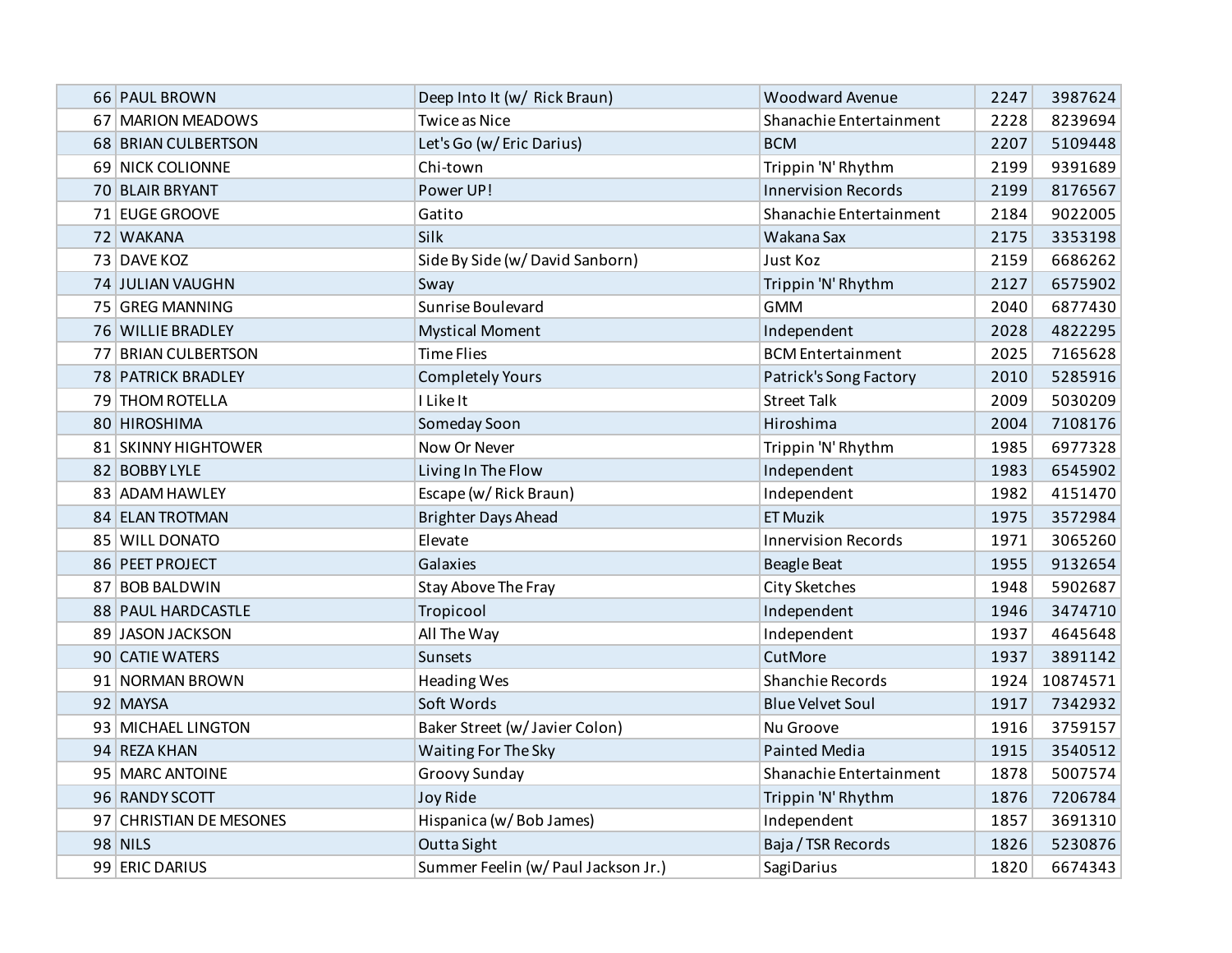| 100 BYRON MILLER      | Real Love (w/ Stevie Wonder & Walter Beasley) | Independent                 | 1795 | 9068699  |
|-----------------------|-----------------------------------------------|-----------------------------|------|----------|
| 101 LINDSEY WEBSTER   | Only You                                      | Shanachie Entertainment     | 1795 | 4476934  |
| 102 PHIL DENNY        | Lifted                                        | Off-Sheet                   | 1752 | 7239142  |
| 103 PAUL BROWN        | Notorious (w/ Richard Elliot)                 | <b>Woodward Avenue</b>      | 1751 | 4435581  |
| 104 KEN NAVARRO       | <b>Summer Smiles</b>                          | <b>Positive Music</b>       | 1731 | 1827139  |
| 105 TONY SAUNDERS     | After George                                  | SF                          | 1725 | 1981233  |
| 106 JT PROJECT        | Laid Back                                     | <b>Next Paradigm</b>        | 1722 | 6033555  |
| 107 JONATHAN FRITZEN  | Keys To Paradise                              | Nordic Night                | 1714 | 2772979  |
| 108 PAUL BROWN        | Nothin' But Love (w/ Jeff Ryan)               | Woodward Avenue             | 1714 | 2467389  |
| 109 BONEY JAMES       | Sundance                                      | <b>Concord Records</b>      | 1705 | 4253354  |
| 110 JJ SANSAVERINO    | Set It Off                                    | <b>Innervision Records</b>  | 1705 | 2335515  |
| 111 JACOB WEBB        | The Coast Is Clear                            | Next Paradigm               | 1691 | 10146933 |
| 112 THOM ROTELLA      | She Knows What She Wants                      | <b>Street Talk</b>          | 1689 | 5541817  |
| 113 BLAKE AARON       | Feels So Right                                | <b>Innervision Records</b>  | 1667 | 3945614  |
| 114 JT PROJECT        | Ten Year Anniversary                          | The JT Project              | 1664 | 6891603  |
| 115 MICHAEL BROENING  | Shine a Light                                 | Trippin 'N' Rhythm          | 1659 | 7363232  |
| 116 ANDY SNITZER      | Higher                                        | Goose Song                  | 1656 | 9432377  |
| 117 LASHAWN GARY      | Inception (w/ Mark Whitfield)                 | <b>LNC</b>                  | 1630 | 3842592  |
| 118 EUGE GROOVE       | Dirty Dozen                                   | Shanachie Entertainment     | 1615 | 6182507  |
| 119 SPECIAL EFX       | <b>Sunset Passion Juice</b>                   | Trippin 'N' Rhythm          | 1604 | 3326990  |
| 120 ILYA SEROV        | Heat (w/Dave Koz)                             | <b>NEOS</b>                 | 1598 | 6024698  |
| 121 JAREZ             | Night Life (w/ Vandell Andrew)                | J Star                      | 1594 | 7946320  |
| 122 CHASE HUNA        | <b>Dynamic Duo</b>                            | Independent                 | 1585 | 2298136  |
| 123 CARL ROLAND       | Rock With Me                                  | Mu'Sonique                  | 1564 | 5524429  |
| 124 NELSON GARCIA     | <b>East Coast Drive</b>                       | <b>Next Paradigm</b>        | 1560 | 5202589  |
| 125 JOHNNY BRITT      | Mo Jazzin                                     | J-Jams                      | 1519 | 7912573  |
| 126 JUDAH SEALY       | Showtime                                      | Independent                 | 1517 | 5684728  |
| 127 RICHARD SMITH     | Let's Roll                                    | Chillharmonic Media         | 1488 | 1930304  |
| 128 JAZZ IN PINK      | Keystroke                                     | Shanachie Entertainment     | 1486 | 6552691  |
| 129 JACKIEM JOYNER    | Road To Soul                                  | Independent                 | 1471 | 5301948  |
| 130 JAZMIN GHENT      | Kickin' It Up                                 | Independent                 | 1470 | 5790128  |
| 131 THREESTYLE        | Prime Time (w/M. Chovancova & Robert Fertl)   | Threestyle                  | 1459 | 4686774  |
| 132 HERB ALPERT       | Dance With Me                                 | <b>Herb Alpert Presents</b> | 1444 | 4909255  |
| 133 PAUL JACKSON, JR. | City Of Refuge                                | M And P Music Factory       | 1439 | 3614621  |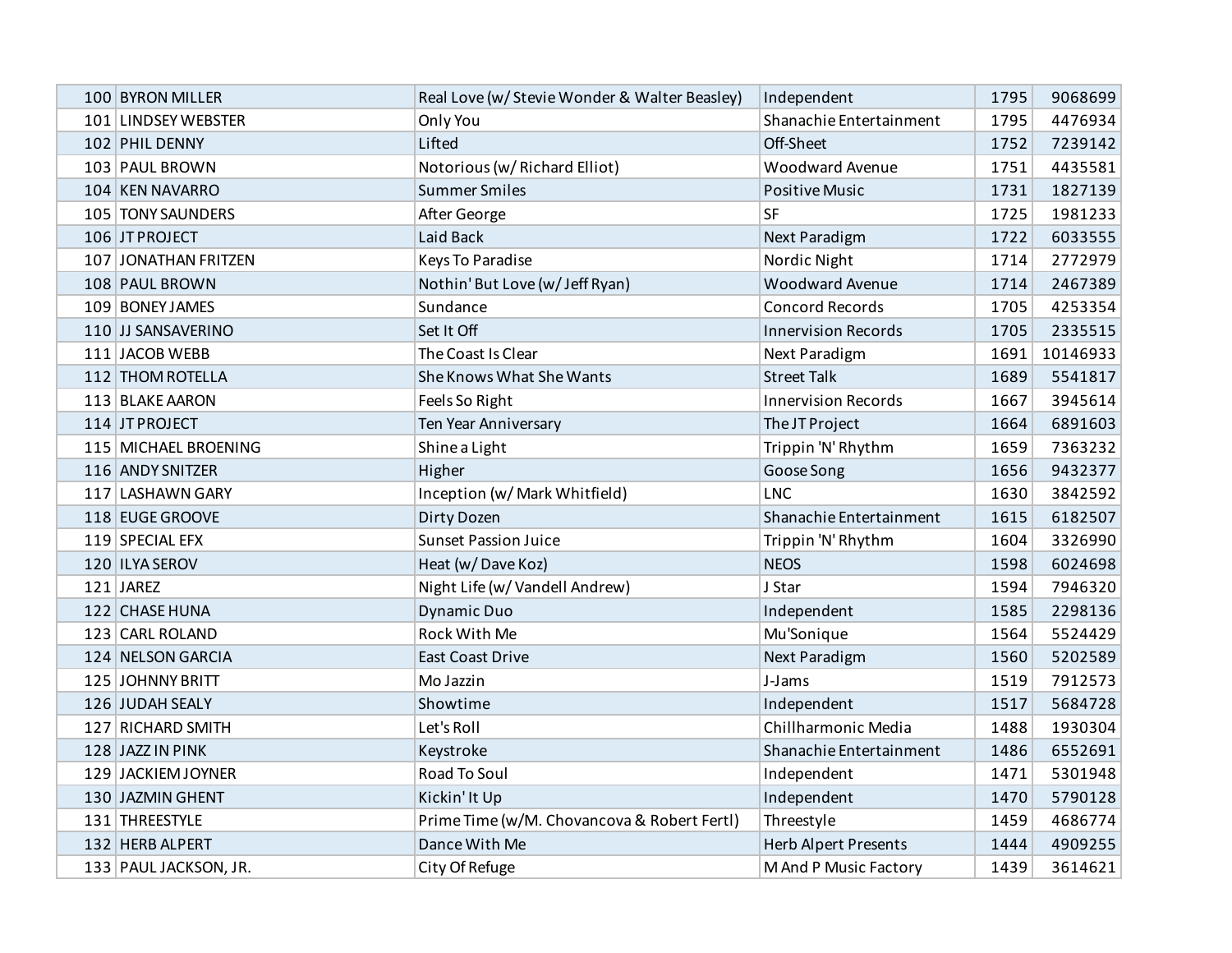| 134 PAULA ATHERTON                  | Just Can't Stop                 | Dream On                   | 1430 | 5498506 |
|-------------------------------------|---------------------------------|----------------------------|------|---------|
| 135 ROB TARDIK                      | B Positive (w/Dave Koz)         | Guitardik                  | 1427 | 2437765 |
| 136 JOHNNY BRITT                    | The Way I Feel                  | J-Jams                     | 1423 | 4050952 |
| 137 CHASE HUNA                      | Bring On The Night              | Independent                | 1417 | 1998096 |
| 138 LIN ROUNTREE                    | Fluid                           | Trippin 'N' Rhythm         | 1391 | 7504355 |
| 139 LARRY CARLTON & PAUL BROWN      | Miles And Miles To Go           | Shanachie Entertainment    | 1376 | 2443201 |
| 140 CHRIS GODBER                    | <b>West Coast Soul</b>          | Independent                | 1362 | 2915128 |
| 141 ILYA SEROV                      | Ironic                          | Silky Sound                | 1341 | 4343604 |
| 142 BLAKE AARON                     | Daylight                        | <b>Innervision Records</b> | 1337 | 5384321 |
| 143 MARK ETHEREDGE                  | You & Me & We (w/ Paul Brown)   | Vipaka                     | 1337 | 3746211 |
| 144 MAYSA                           | Lovin You Is Easy               | <b>Blue Velvet Soul</b>    | 1335 | 3947075 |
| 145 KEN POWE                        | <b>First Love</b>               | Independent                | 1324 | 3886834 |
| 146 CAROL DUBOC                     | Restless (w/Jeff Lorber)        | <b>Gold Note</b>           | 1323 | 2166484 |
| 147 DEAN JAMES                      | It's All Good                   | <b>Innervision Records</b> | 1317 | 6446557 |
| 148 FREDDIE FOX                     | My Crusade                      | Foxhole                    | 1309 | 2961506 |
| 149 BRIEN ANDREWS                   | Don't Dance, Just Groove        | Bri'Entertainment          | 1308 | 4669524 |
| 150 KEITH SLATTERY                  | The Last Minute                 | Maxophone                  | 1303 | 4470651 |
| 151 KEITH SLATTERY                  | It'll Be Alright                | Maxophone                  | 1296 | 3913884 |
| 152 MIKE LEVINE                     | Gliding                         | Independent                | 1291 | 4119278 |
| 153 CHRIS STANDRING                 | Shake You Up                    | <b>Ultimate Vibe</b>       | 1289 | 5890343 |
| 154 RYAN MONTANO                    | Gemini                          | Simply 6                   | 1280 | 4178199 |
| 155 VIBES ALIVE                     | Going Home (w/ Jeff Lorber)     | Swingding                  | 1279 | 5898827 |
| 156 TONY SAUNDERS                   | And the Beat Goes On            | Baja / TSR                 | 1258 | 935466  |
| 157 KIRK WHALUM                     | Sjl (w/ Keiko Matsui)           | Mack Avenue                | 1228 | 7308628 |
| 158 GINO ROSARIA                    | Don't Stop Now                  | Independent                | 1222 | 2368594 |
| 159 JOEL DEL ROSARIO                | Night Shift                     | Michaelangelo              | 1220 | 1486531 |
| 160 SPONTANEOUS GROOVIN' COMBUSTION | When the Stars Go Blue          | Tune 9                     | 1197 | 400260  |
| 161 TERRY-O                         | Free Fall (w/Najee)             | <b>Woodward Avenue</b>     | 1192 | 2457942 |
| 162 WILL SUMNER                     | <b>Building Castles</b>         | Ocean Street               | 1190 | 2616887 |
| 163 NICOLE HENRY                    | Feeling Good                    | Banister                   | 1183 | 5308789 |
| 164 ANTOINE KNIGHT                  | Something About You             | Blowdahorn                 | 1175 | 1772835 |
| 165 DEE LUCAS                       | Feeling You (w/Darryl Williams) | ODL                        | 1169 | 6429119 |
| 166 RYAN MONTANO                    | Soulfully                       | Simply 6                   | 1158 | 6298937 |
| 167 JULIAN VAUGHN                   | Sunset Station (w/ Adam Hawley) | Trippin 'N' Rhythm         | 1158 | 5663012 |